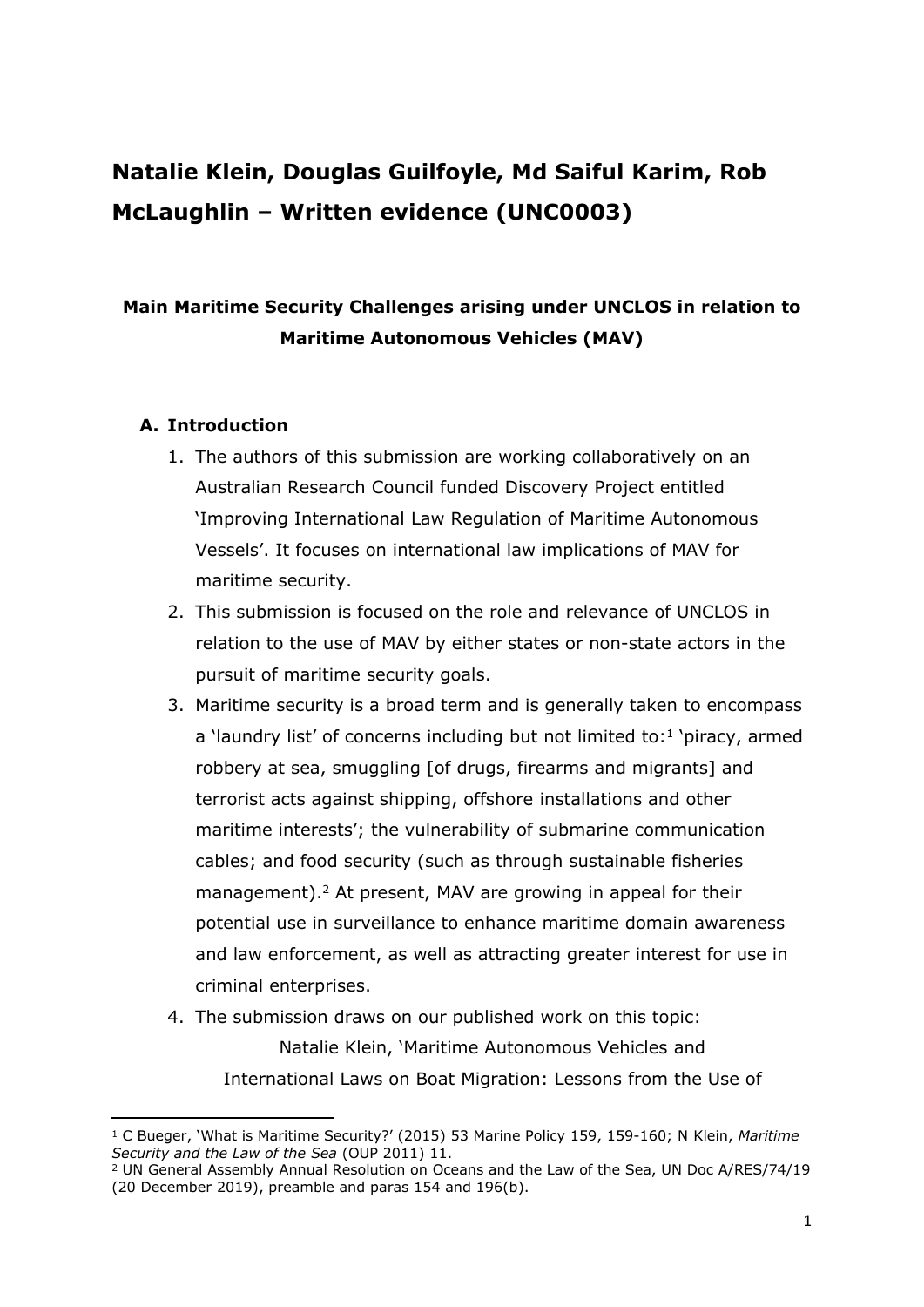Drones in the Mediterranean' (2021) 127 *Marine Policy*, [https://doi.org/10.1016/j.marpol.2021.104447;](https://urldefense.com/v3/__https:/doi.org/10.1016/j.marpol.2021.104447__;!!NVzLfOphnbDXSw!RL8FXEJ-7fG52YzjsL49jldPiNsjbZ_nGrBap9Fd8rkVtdK8Qwe4l9Qh2OEjP0pEEQf0mGk$)

Rob McLaughlin & Natalie Klein, '[Maritime](https://urldefense.com/v3/__https:/brill.com/view/journals/estu/36/3/article-p389_1.xml__;!!NVzLfOphnbDXSw!RL8FXEJ-7fG52YzjsL49jldPiNsjbZ_nGrBap9Fd8rkVtdK8Qwe4l9Qh2OEjP0pE3TWuiW8$) [Autonomous](https://urldefense.com/v3/__https:/brill.com/view/journals/estu/36/3/article-p389_1.xml__;!!NVzLfOphnbDXSw!RL8FXEJ-7fG52YzjsL49jldPiNsjbZ_nGrBap9Fd8rkVtdK8Qwe4l9Qh2OEjP0pE3TWuiW8$) [Vessels](https://urldefense.com/v3/__https:/brill.com/view/journals/estu/36/3/article-p389_1.xml__;!!NVzLfOphnbDXSw!RL8FXEJ-7fG52YzjsL49jldPiNsjbZ_nGrBap9Fd8rkVtdK8Qwe4l9Qh2OEjP0pE3TWuiW8$) [and](https://urldefense.com/v3/__https:/brill.com/view/journals/estu/36/3/article-p389_1.xml__;!!NVzLfOphnbDXSw!RL8FXEJ-7fG52YzjsL49jldPiNsjbZ_nGrBap9Fd8rkVtdK8Qwe4l9Qh2OEjP0pE3TWuiW8$) [Drug](https://urldefense.com/v3/__https:/brill.com/view/journals/estu/36/3/article-p389_1.xml__;!!NVzLfOphnbDXSw!RL8FXEJ-7fG52YzjsL49jldPiNsjbZ_nGrBap9Fd8rkVtdK8Qwe4l9Qh2OEjP0pE3TWuiW8$) [Trafficking,](https://urldefense.com/v3/__https:/brill.com/view/journals/estu/36/3/article-p389_1.xml__;!!NVzLfOphnbDXSw!RL8FXEJ-7fG52YzjsL49jldPiNsjbZ_nGrBap9Fd8rkVtdK8Qwe4l9Qh2OEjP0pE3TWuiW8$) [by](https://urldefense.com/v3/__https:/brill.com/view/journals/estu/36/3/article-p389_1.xml__;!!NVzLfOphnbDXSw!RL8FXEJ-7fG52YzjsL49jldPiNsjbZ_nGrBap9Fd8rkVtdK8Qwe4l9Qh2OEjP0pE3TWuiW8$) [Sea:](https://urldefense.com/v3/__https:/brill.com/view/journals/estu/36/3/article-p389_1.xml__;!!NVzLfOphnbDXSw!RL8FXEJ-7fG52YzjsL49jldPiNsjbZ_nGrBap9Fd8rkVtdK8Qwe4l9Qh2OEjP0pE3TWuiW8$) [Some](https://urldefense.com/v3/__https:/brill.com/view/journals/estu/36/3/article-p389_1.xml__;!!NVzLfOphnbDXSw!RL8FXEJ-7fG52YzjsL49jldPiNsjbZ_nGrBap9Fd8rkVtdK8Qwe4l9Qh2OEjP0pE3TWuiW8$) [Legal](https://urldefense.com/v3/__https:/brill.com/view/journals/estu/36/3/article-p389_1.xml__;!!NVzLfOphnbDXSw!RL8FXEJ-7fG52YzjsL49jldPiNsjbZ_nGrBap9Fd8rkVtdK8Qwe4l9Qh2OEjP0pE3TWuiW8$) [Issues'](https://urldefense.com/v3/__https:/brill.com/view/journals/estu/36/3/article-p389_1.xml__;!!NVzLfOphnbDXSw!RL8FXEJ-7fG52YzjsL49jldPiNsjbZ_nGrBap9Fd8rkVtdK8Qwe4l9Qh2OEjP0pE3TWuiW8$) (2021) 36 *International Journal of Marine and Coastal Law* 389-418;

Natalie Klein, Douglas Guilfoyle, Md Saiful Karim, Rob McLaughlin, 'Maritime Autonomous Vehicles: New Frontiers in the Law of the Sea' (2020) 69(3) *International & Comparative Law Quarterly*, [http://dx.doi.org/10.1017/S0020589320000226;](http://dx.doi.org/10.1017/S0020589320000226)

Natalie Klein N, ['Maritime](https://digital-commons.usnwc.edu/cgi/viewcontent.cgi?article=2907&context=ils) [Autonomous](https://digital-commons.usnwc.edu/cgi/viewcontent.cgi?article=2907&context=ils) [Vehicles](https://digital-commons.usnwc.edu/cgi/viewcontent.cgi?article=2907&context=ils) [within](https://digital-commons.usnwc.edu/cgi/viewcontent.cgi?article=2907&context=ils) [the](https://digital-commons.usnwc.edu/cgi/viewcontent.cgi?article=2907&context=ils) [International](https://digital-commons.usnwc.edu/cgi/viewcontent.cgi?article=2907&context=ils) [Law](https://digital-commons.usnwc.edu/cgi/viewcontent.cgi?article=2907&context=ils) [Framework](https://digital-commons.usnwc.edu/cgi/viewcontent.cgi?article=2907&context=ils) [to](https://digital-commons.usnwc.edu/cgi/viewcontent.cgi?article=2907&context=ils) [Enhance](https://digital-commons.usnwc.edu/cgi/viewcontent.cgi?article=2907&context=ils) [Maritime](https://digital-commons.usnwc.edu/cgi/viewcontent.cgi?article=2907&context=ils) [Security](https://digital-commons.usnwc.edu/cgi/viewcontent.cgi?article=2907&context=ils)' (2019) 95 International Law Studies 244-271.

Rob McLaughlin, 'Unmanned Naval Vehicles at Sea: USVs, UUVs and the Adequacy of the Law (2011) 21 *Journal of Law, Information & Science* 100.

# **B. Definition of Ship**

5. UNCLOS differentiates between vessels/ships,<sup>3</sup> boats,<sup>4</sup> devices,<sup>5</sup> equipment,<sup>6</sup> and aircraft at sea.<sup>7</sup> What may be considered a vessel or ship may depend on the precise legal regime in question, as evident in different definitions found in various IMO conventions on maritime safety.<sup>8</sup> How any MAV is regulated will depend in the first instance on whether it is a vehicle that falls within a particular legal regime or not.<sup>9</sup>

# **C. Definition of Warship**

6. While existing naval autonomous systems have not been the subject of concerns as to legality, the increase in MAV that are of 'vessel' rather than 'system' type (small vessel swarms, $10$  Seahunter, $11$  autonomous

<sup>&</sup>lt;sup>3</sup> These terms are used interchangeably within UNCLOS. See UN Division for Ocean Affairs and the Law of the Sea, *Navigation on the High Seas: Legislative History of Part VII, Section I (Articles 87, 89, 90-94, 96-98) of the United Nations Convention on the Law of the Sea* (1989) 80.

<sup>4</sup> For example, when referring to the boats of foreign ships that trigger a right of hot pursuit. See UNCLOS, art 111(1). Or when a boat is sent to exercise a right of visit under Article 110 of UNCLOS.

<sup>5</sup> Where assessing responsibility for pollution of the marine environment. See, eg, UNCLOS, art 194(3) and art 209.

<sup>6</sup> Being used for marine scientific research. See, eg, UNCLOS, art 248.

<sup>7</sup> Rights of overflight are protected under Article 87 of UNCLOS and the use of aircraft for law enforcement is contemplated in Articles 110 and 111 of UNCLOS.

 $8$  For discussion, see, eg, E Van Hooydonk, 'The Law of Unmanned Merchant Shipping – An Exploration' (2014) 20 Journal of International Maritime Law 403, 406-407.

<sup>9</sup> See CH Allen, 'Determining the legal status of unmanned maritime vehicles: formalism vs functionalism' (2018) 49 *Journal of Maritime Law and Commerce* 477, 493.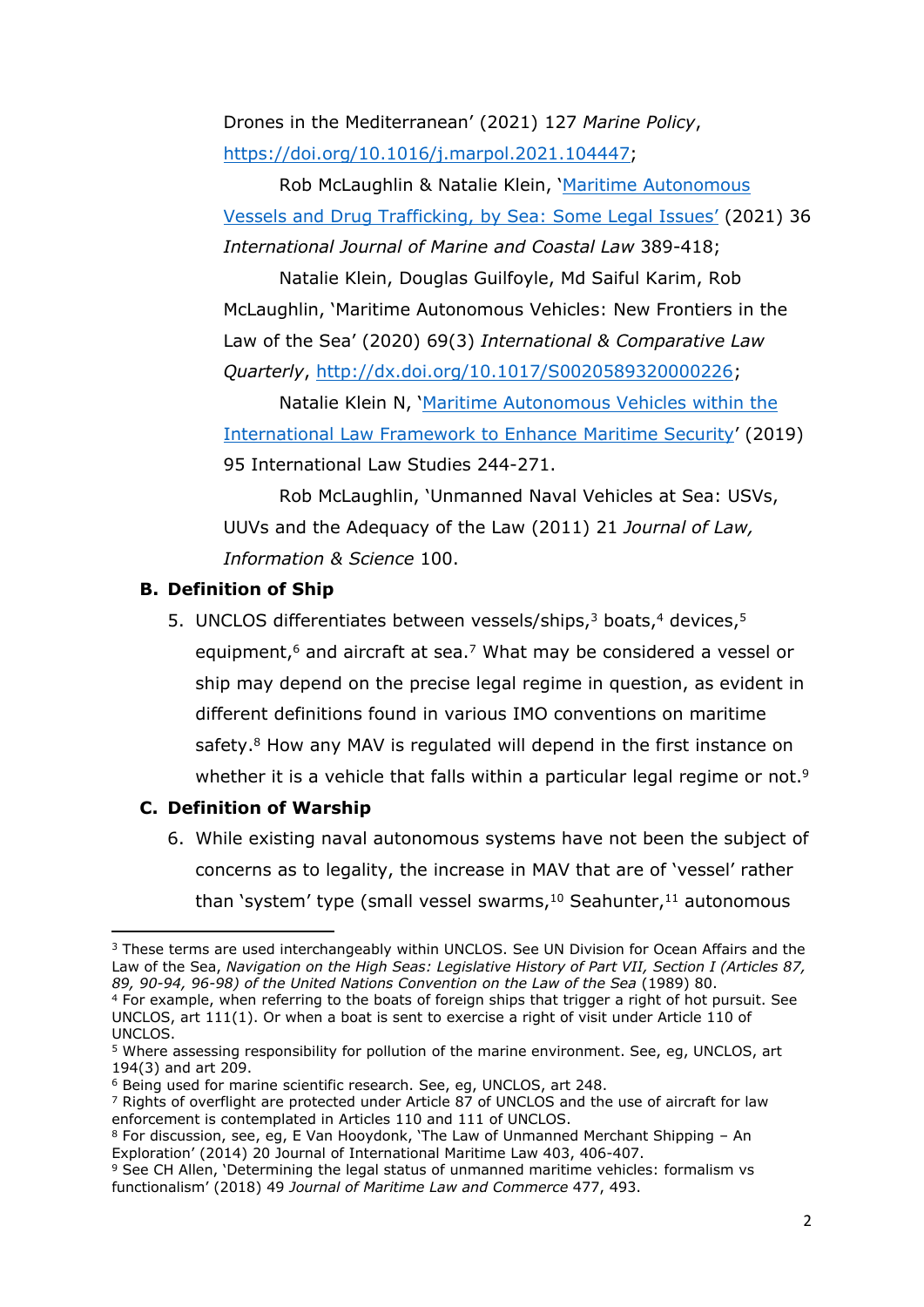missile arsenal vessels and so on) poses an additional set of challenges to UNCLOS. The modern warship definition is now reflected in Article 29 of UNCLOS as follows:

For the purposes of this Convention, 'warship' means a ship belonging to the armed forces of a State bearing the external marks distinguishing such ships of its nationality, under the command of an officer duly commissioned by the government of the State and whose name appears in the appropriate service list or its equivalent, and manned by a crew which is under regular armed forces discipline.

- 7. The key issues of concern in determining whether MAV can be warships are thus that a warship must be 'under the command' of a military officer and crewed by personnel 'under regular armed forces discipline'. Can these two elements be stretched to cover remote 'command' by a military officer ashore, and 'crewing'–monitoring navigation, engineering, sensor, and weapons systems–by military personnel who are also ashore or not physically on the MAV? Arguably yes; the recent Oslo Manual, for example, deals with MAV in terms that indicate they are capable of being considered warships.<sup>12</sup> Additionally, MAV projects such as the US Navy's 'Seahunter' – which is designed to exercise warship belligerent rights – indicate the trajectory of emerging State practice and interpretations in this regard.
- 8. A study of the history and purpose behind the warship definition indicates that the potential problem the drafters sought to address was to prevent any re-emergence of the practice of privateering, which was outlawed in 1856 (at least for most States).<sup>13</sup> The emphasis on the

<sup>10</sup> 'US Navy Tests Autonomous Swarm Boats' (Maritime Executive) [https://www.maritime](about:blank)[executive.com/article/US-Navy-Tests-Autonomous-Swarm-Boats-2014-10-05;](about:blank) K Osborne, 'The U.S. Navy Is Building a Swarm "Ghost Fleet"' (The National Interest, 24 January 2019) https://nationalinterest.org/blog/buzz/us-navy-building-swarm-ghost-fleet-42372 <sup>11</sup> See, inter alia, J Turner, Sea Hunter: inside the US Navy's autonomous submarine tracking vessel' (Naval Technology, 3 May 2018) https://www.naval-technology.com/features/sea-hunterinside-us-navys-autonomous-submarine-tracking-vessel/: 'Measuring 132ft in length and capable of 27 knots, Sea Hunter is the world's largest unscrewed ship… The [Seahunter's] stated purpose is to locate, track enemy and engage submarines, primarily using a high frequency fixed sonar array, but MCM testing suggests mine countermeasures could be an option.'

<sup>12</sup> Y Dinstein and AW Dahl, *Oslo Manual on Select Topics of the Law of Armed Conflict* (Springer, 2020) rules 52, 56-58.

<sup>&</sup>lt;sup>13</sup> Declaration respecting Maritime Law between Austria, France, Great Britain, Prussia, Russia, Sardinia, and Turkey, signed at Paris, 16 April 1856, British State Papers 1856, Vol. LXI, pp.155- 158. On the US position, see C Stockton, 'The Declaration of Paris' (1920) 14 American Journal of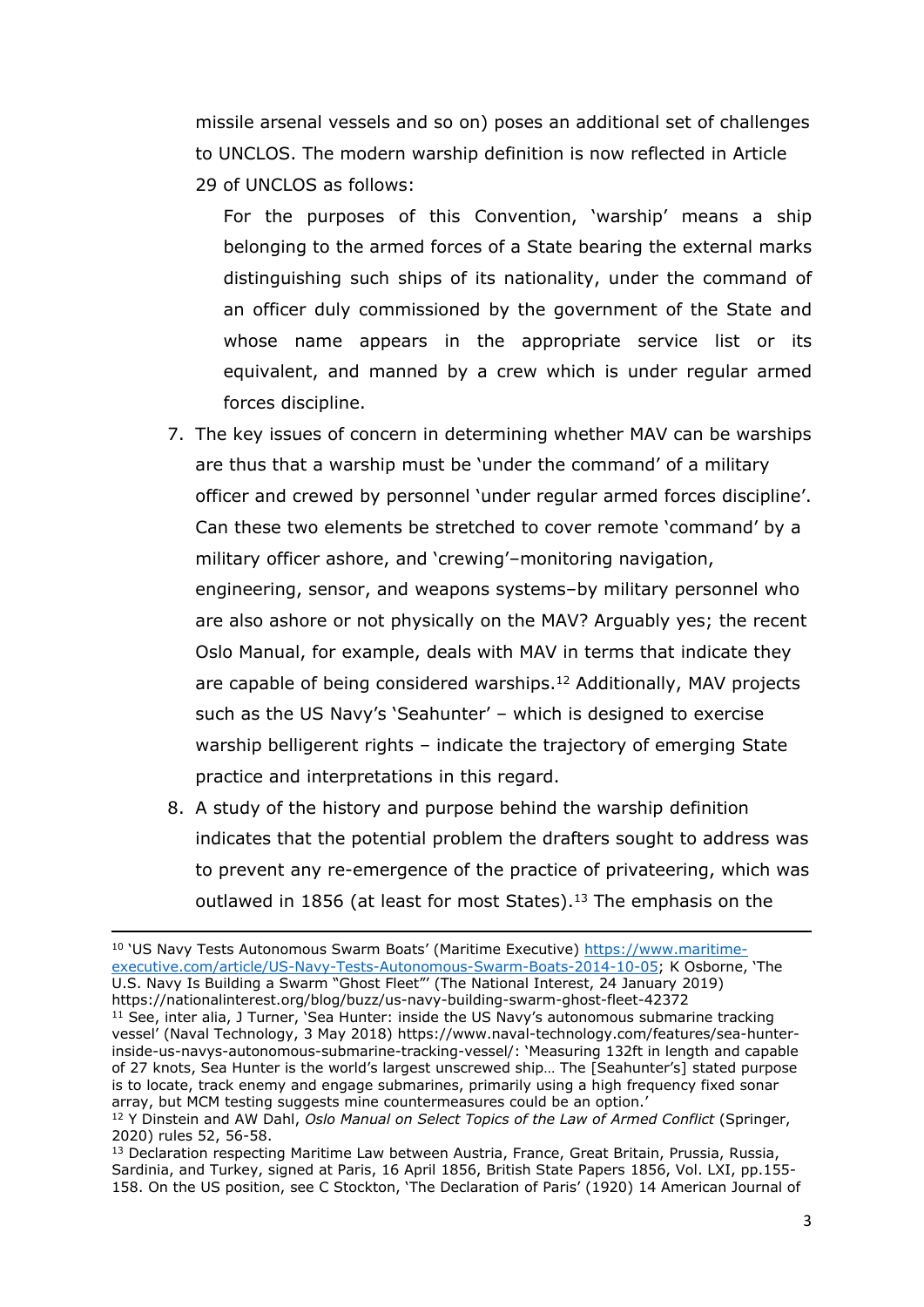warship being 'commanded by' and 'crewed by' formally enrolled military personnel was to rule out the possibility that letters of marque could transform merchant vessels and merchant crews into ships and personnel with full belligerent rights.<sup>14</sup> Such concerns are not reactivated by the idea of MAV as warships.

9. The question matters because only warships have the full suite of belligerent rights at sea; other vessels, including other State vessels such as naval auxiliaries, have far more limited rights to engage in hostilities.

#### **D. Immunities for MAV**

- 10.Where MAV are owned and operated by governments, either as part of their military forces or for policing or other government purposes (notably surveillance), another legal issue arising is immunity. Under UNCLOS, 'warships and other government ships operated for noncommercial purposes' have immunity.<sup>15</sup> Provided the MAV in question is a 'ship', the immunity enjoyed by such a MAV should prevent its seizure by other States.
- 11.When the glider launched from the *USS Bowditch* was seized by China in December 2016, the protest against China's action was partly based on the claim that China had taken sovereign-immune property.<sup>16</sup> UNCLOS would not grant vessel sovereign immunity to the 'glider' unless it was considered as falling within the definition of a 'ship' or 'vessel'. Reference to customary international law in respect of immunity of sovereign assets would instead be necessary.

#### **E. Policing Activities by MAV – Surveillance**

12.MAV may perform useful law enforcement intelligence gathering functions within a coastal State's maritime zones consistent with UNCLOS.<sup>17</sup> For example, in the territorial sea, a coastal State may take

International Law 356, 362-363.

<sup>14</sup> J Brown Scott (ed), *The Proceedings of the Hague Peace Conferences: The Conference of 1907* (Oxford University Press, 1920) Vol III, as argued by, inter alia, the delegations from Mexico at 805-807, and Brazil at 749-752.

<sup>15</sup> UNCLOS, arts 32, 95 and 96.

<sup>16</sup> J Kraska & RP Pedrozo, 'China's Capture of U.S. Underwater Drone Violates Law of the Sea' (Lawfare, 16 December 2016) [https://www.lawfareblog.com/chinas-capture-us-underwater-drone](about:blank)[violates-law-sea.](about:blank)

<sup>&</sup>lt;sup>17</sup> See further N Klein, 'Maritime autonomous vehicles within the international law framework to enhance maritime security' (2019) 95 *International Law Studies* 244, 266-70; and more generally D Guilfoyle, 'Maritime Law Enforcement Operations and Intelligence in an Age of Maritime Security'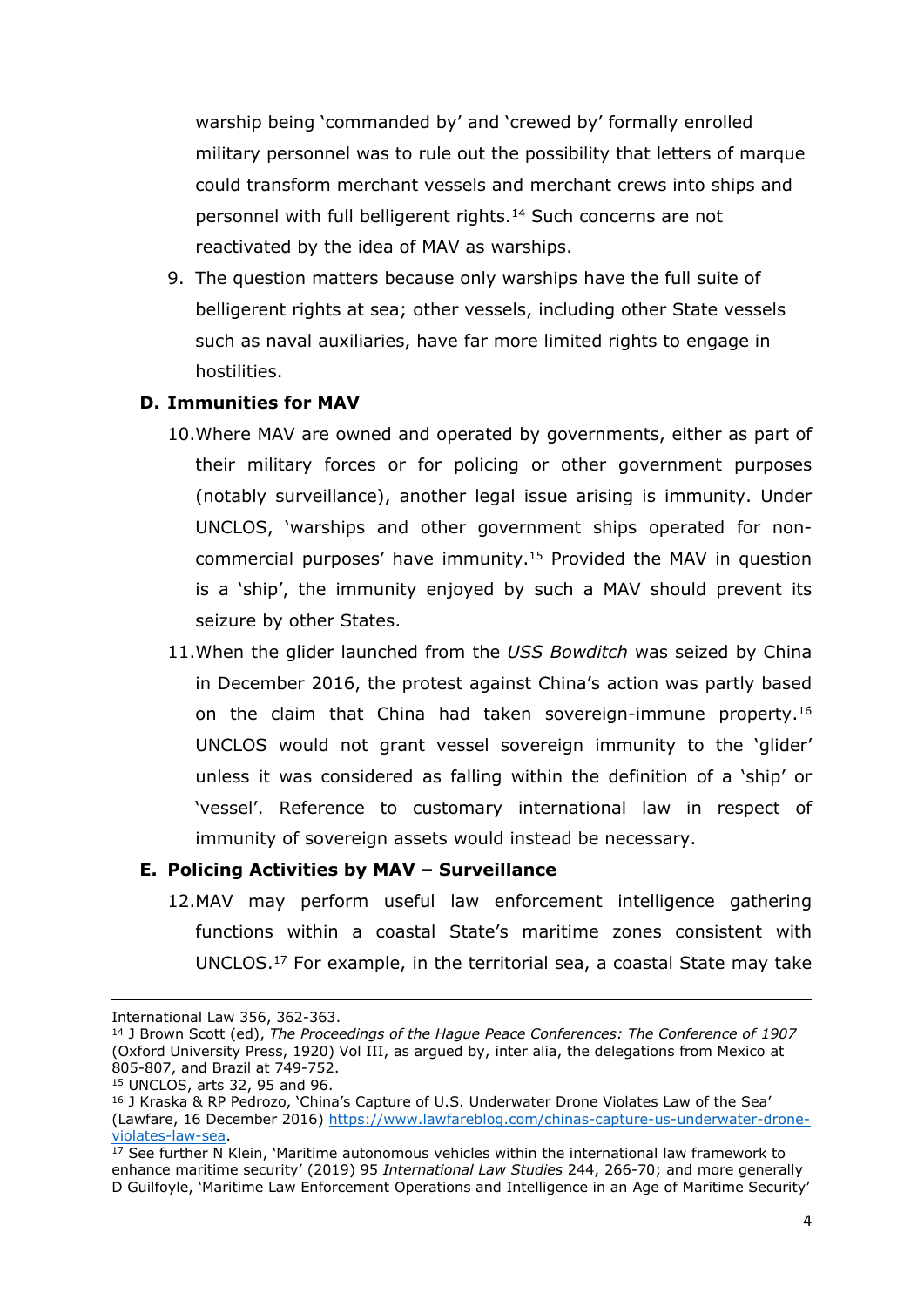enforcement action against a vessel suspected of violating its pollution laws where there are 'clear grounds for believing' it has committed such a violation.<sup>18</sup> In the EEZ, coastal State powers of detention or arrest only follow from 'clear objective evidence' a vessel has committed a violation 'resulting in a discharge causing [or threatening] major damage'.<sup>19</sup> In both cases, MAV could conduct surveillance and gather evidence in support of powers to be exercised by conventional maritime law enforcement vessels. Similar functions could be envisaged in respect of monitoring the activities of fishing vessels or patrolling to counter smuggling activities. A State's title to carry out such activities rests in its exercise of sovereignty, sovereign rights or jurisdiction over its maritime zones according to the subject matter implicated. No special law of the sea questions arise simply through the involvement of MAV in this context.

13.The gathering of intelligence by MAV to suppress or prevent criminal activities at sea may be conceived as meeting obligations of cooperation in relation to law enforcement. Information sharing from MAV would, for example, align with an obligation in Article 108 of UNCLOS to suppress illicit traffic in narcotic drugs and psychotropic substances. The extent of use of such MAV depends on any interpretation of 'cooperation'. For example, high seas counter piracy patrols could seek to use MAV to defend merchant shipping from pirate attack as part of the general obligation to cooperate in the repression of piracy.<sup>20</sup>

#### **F. Policing Activities by MAV – Law Enforcement**

14.There is increasing potential to use of MAV in *enforcement* of coastal State laws. For example, it is clear under UNCLOS that as regards living resources in the EEZ the coastal State has the power to 'take such measures, including boarding, inspection, arrest and judicial proceedings, as may be necessary to ensure compliance' with its laws.<sup>21</sup> Enforcement of such laws may not require human boarding and

<sup>(2017)</sup> 93 International Law Studies 298.

<sup>18</sup> UNCLOS, art 220(2).

<sup>19</sup> UNCLOS, art 220(6).

<sup>20</sup> UNCLOS, art 100.

<sup>21</sup> UNCLOS, art 73(1).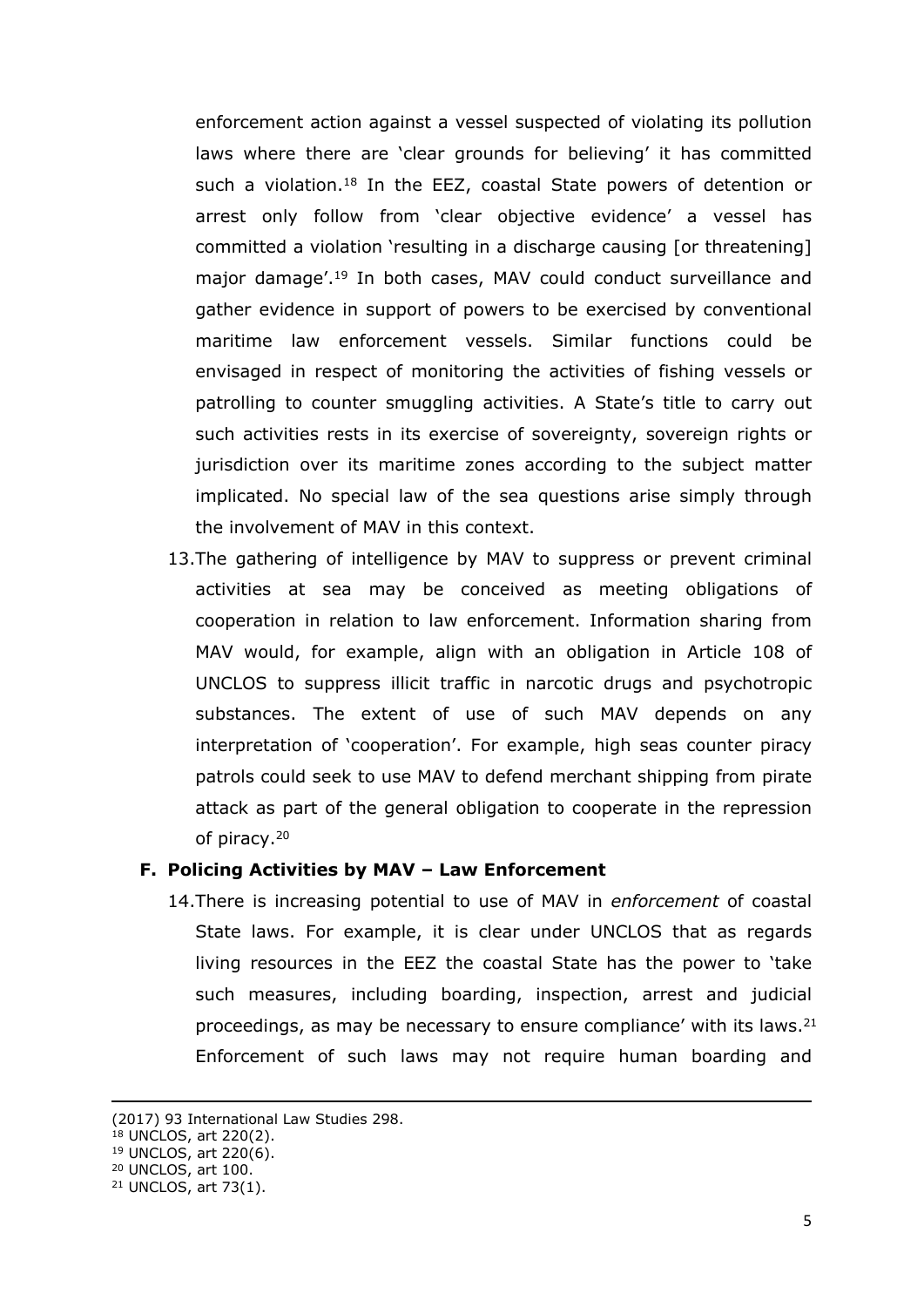inspection of vessels. In the case of offences of fishing in a closed area, or during a closed season, or with prohibited gear, MAV would be capable of detecting such violations and even relaying to a vessel an instruction that it is under arrest and should proceed to port. As regards *compliant* suspect vessels this may be all that is necessary.

- 15.More complex is the question of *non-compliant* suspect vessels, requiring boarding or the use of force to effect an arrest. In particular, suspect vessels that attempt to flee the jurisdiction implicate the law of hot pursuit. Under UNCLOS, '[t]he hot pursuit of a foreign ship may be undertaken when the competent authorities of the coastal State have good reason to believe that the ship has violated the laws and regulations of that State' while within a relevant maritime zone and may be continued beyond that zone to effect an arrest.<sup>22</sup> However, limitations upon this right include that the pursuit: must be preceded by 'a visual or auditory signal to stop … given at a distance which enables it to be seen or heard by the foreign ship'. It has been established in the *Arctic Sunrise* arbitration that the requirement of a signal to stop must be interpreted in light of present technological capabilities and it is thus readily conceivable that MAV could give a legal signal to stop.<sup>23</sup> Moreover, hot pursuit can only be conducted by 'warships or military aircraft, or other [authorised] ships or aircraft clearly marked and identifiable as being on government service'.<sup>24</sup> As regards the types of vessel entitled to carry out hot pursuit, the core questions of classification as warships discussed previously arise again. At least arguably, MAV could be considered a ship on government service provided it is clearly marked and identifiable as such.<sup>25</sup>
- 16.Under UNCLOS, MAV may be considered as part of the exercise of the right of approach (as an intelligence gathering function) rather than the right of visit (as an enforcement function) under Article 110 of UNCLOS. On the first, it is 'not unlawful for a government vessel … on the high seas to draw near a foreign vessel to observe its flag or other

<sup>22</sup> UNCLOS, art 111(1).

 $23$  See further Klein (n 17) 254.

 $24$  UNCLOS, art  $111(4)$  and (5).

 $25$  See further Allen (n 9) 507.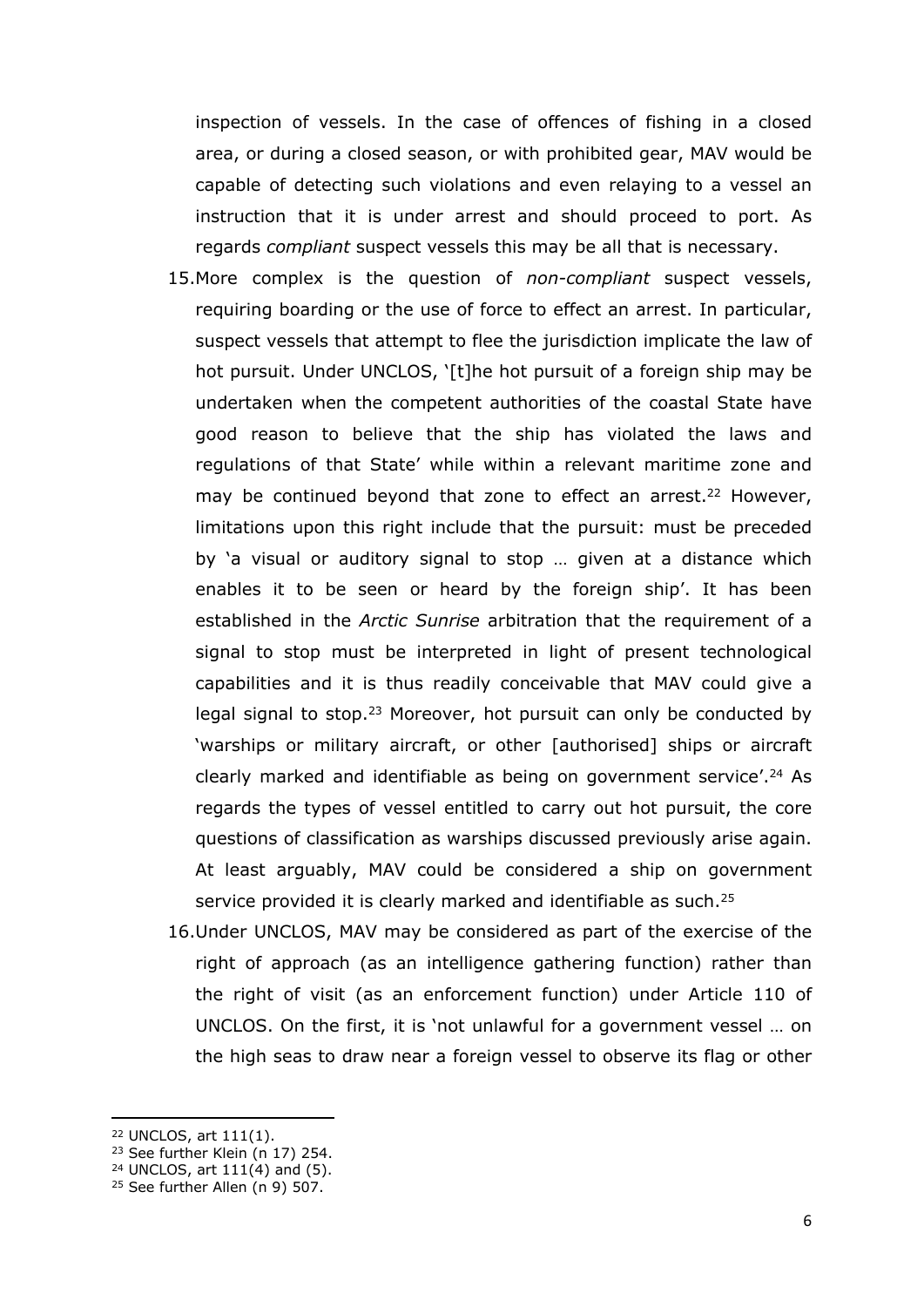marks of nationality' or indeed to monitor its conduct.<sup>26</sup> As noted, MAV may usefully serve such intelligence gathering functions.

17.As regards action contemplated by UNCLOS to combat inter alia maritime piracy, the slave trade, unauthorised broadcasting and instances of stateless vessels, MAV do not easily fit within the existing legal regime.<sup>27</sup> The law enforcement powers conferred by UNCLOS in such cases involve boarding the vessel, inspecting its papers and, if suspicion remains, searching the vessel. Such actions must by their nature and on the plain text of UNCLOS occur *on board* a ship. It is hard to see how such powers might usefully be exercised by a vessel without human crew.<sup>28</sup>

# **G. Criminal Use of MAV**

- 18.There are increasing examples of MAV being used to further criminal activities. For example, 'the conflict in Yemen has seen the development of several unmanned boat bombs by Houthi militants'.<sup>29</sup> Submersible, semi-submersible, or small MAV might also be used to transport goods illicitly – a recent case from Italy provides a 'proof of concept', although it was ultimately unsuccessful in that the MAV was apprehended.<sup>30</sup>
- 19.The level of autonomy and hence the level of human involvement has implications for characterising the vessel, as well as for determining liability for conduct at sea, including ascertaining which actor is liable.
- 20.UNCLOS will provide a starting point for establishing State rights and duties in responding to illicit activity at sea. Notably, the coastal State may exercise criminal jurisdiction over its territorial sea.<sup>31</sup> Within the contiguous zone, the coastal state has authority to prevent and punish

<sup>26</sup> Douglas Guilfoyle, *Shipping Interdiction and the Law of the Sea* (CUP, 2009) 4; see further Efthymios Papastavridis, *The Interception of Vessels on the High Seas: Contemporary Challenges to the Legal Order of the Oceans* (Hart Publishing 2013) 50-60.

<sup>27</sup> UNCLOS, art 110.

<sup>28</sup> Klein (n 17) 257.

<sup>&</sup>lt;sup>29</sup> M Olimpio, Remote Controlled Terror: Houthi Suicide Boats' (European Eye on Radicalization, 27 September 2018) <https://eeradicalization.com/remote-controlled-terror-houthi-suicide-boats/>. <sup>30</sup> 'La droga? La consegna il barchino con il pilota automatico' (22 June 2019) *Metropolinotizie*, available at [https://www.metropolinotizie.it/la-droga-la-consegna-il-barchino-con-il-pilota](about:blank)[automatico/;](about:blank) accessed 19 November 2020. Coito has noted, 'it is hard to imagine a future of maritime drug trafficking that does not increasingly incorporate remote-controlled and fully autonomous drug delivery'. Joel Coito, 'Maritime Autonomous Surface Ships: New Possibilities and Challenges—in Ocean Law and Policy' (2021) 97 *International Legal Studies* 260, 287. <sup>31</sup> UNCLOS, art 27.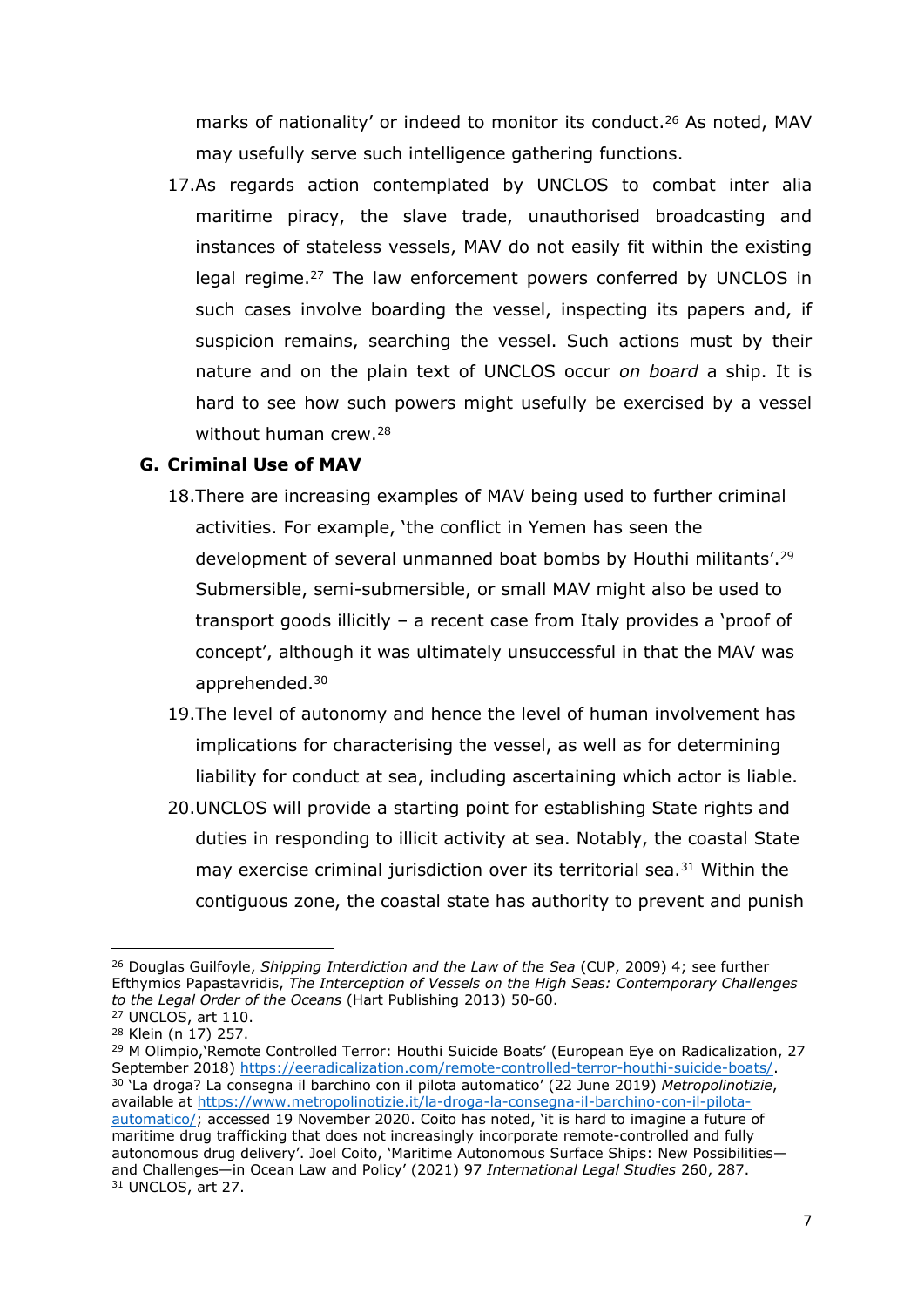infringements of its customs laws and regulations, $32$  which would typically include smuggling offences.

- 21.Other international treaties provide more detail and create obligations to criminalise certain maritime acts that occur beyond the territorial sea. For example, Article 15 of the UN Convention against Transnational Organised Crime (UNTOC) on jurisdiction,<sup>33</sup> and the maritime specific provisions of Article 17 of the 1988 United Nations Convention against Illicit Traffic in Narcotic Drugs and Psychotropic Substances.<sup>34</sup>
- 22.It is the implementation of international treaty obligations other than UNCLOS into domestic law to criminalise maritime activities that will need to account for MAV. For example, in relation to people smuggling, it will be important for States to anticipate the different ways that MAV might be used and how they could contribute to the migrant smuggling enterprise. The use of an airborne MAV for monitoring police movements may warrant the operator being charged with a migrant smuggling offence as an accomplice. If MAV are used for the purposes of transporting migrants and are operated remotely from shore, then the operator may be viewed as someone who directs or organises others for migrant smuggling. It may be necessary to contemplate that the person or company who designs or constructs MAV for migrant smuggling may be attempting to commit migrant smuggling or be seen as an accomplice if there is the intention in the design and construction of the MAV for it to be used for migrant smuggling along with financial benefit.<sup>35</sup>
- 23.UNCLOS does not explicitly address various aspects of law enforcement activity, including the use of force, administrative disposal of a suspected criminal asset; or removal of a navigation or health hazard at sea. All these issues may emerge with use of MAV for criminal

<sup>32</sup> UNCLOS, art 33(1).

<sup>&</sup>lt;sup>33</sup> UN Convention against Transnational Organised Crime (New York, 15 November 2000, in force 29 September 2003) 2225 UNTS 209 ('UNTOC'), Article 15.

<sup>34</sup> United Nations Convention against Illicit Traffic in Narcotic Drugs and Psychotropic Substances (Vienna, 20 December 1988, in force 11 November 1990) 28 ILM 493 ('1988 Vienna Convention'), Article 17.

<sup>&</sup>lt;sup>35</sup> Along with a financial benefit, consistent with Articles 4 and 6. Protocol against the Smuggling of Migrants by Land, Sea and Air Supplementing the Convention against Transnational Organized Crime (Palermo, 12 December 2000, in force 28 January 2004) 40 ILM 384.